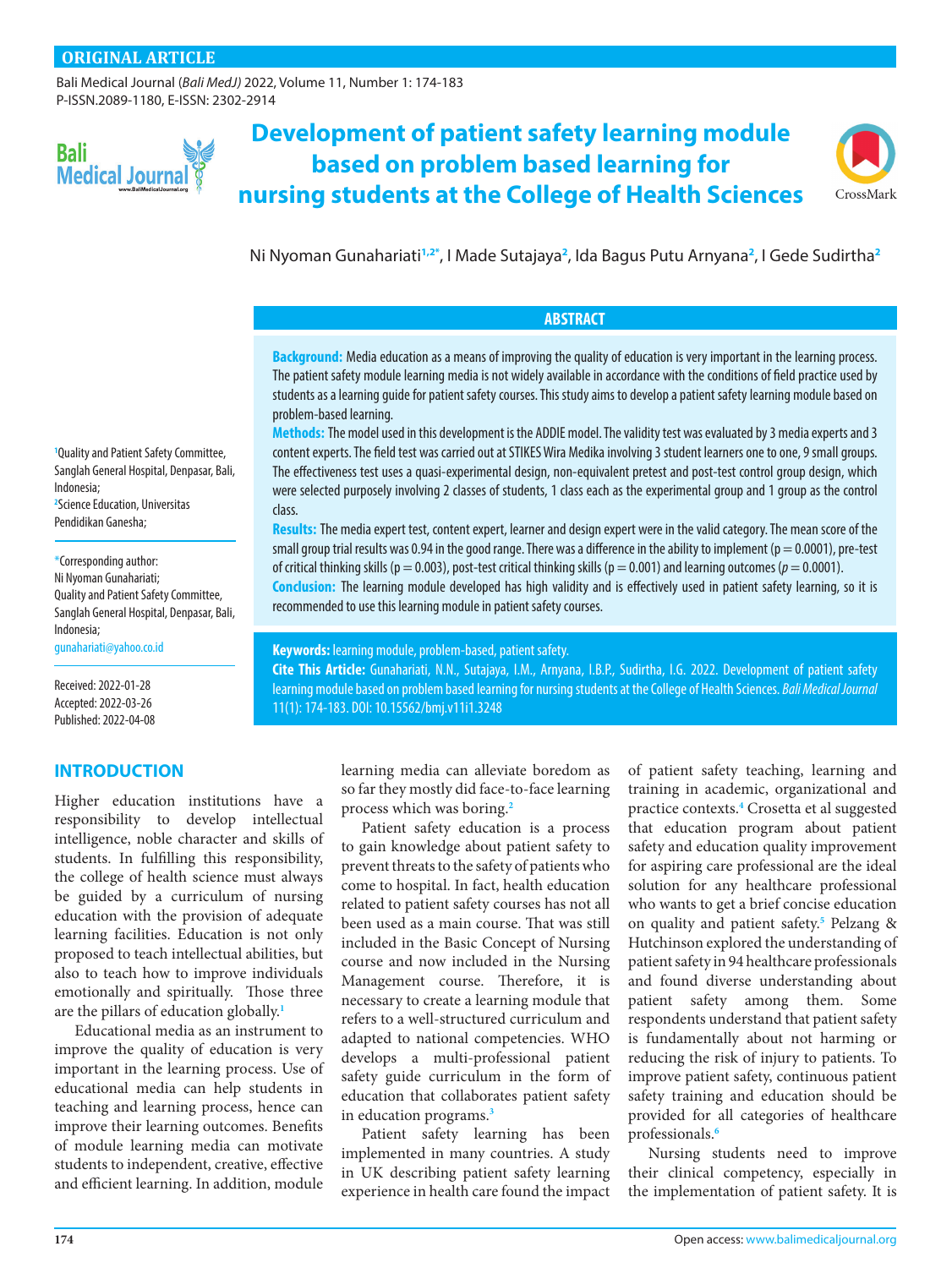due to the risk of incidence against patient safety that can occur in daily practice. This study aimed to develop a patient safety learning module based on problem-based learning, to assess validity of developed module, and to evaluate the module towards ability to implement, critical thinking skills, and learning outcomes of nursing students.

# **METHODS**

### **Study Design**

This is a research and development study. Development research carried out is for developing a patient safety module based on problem-based learning which will be used as a learning guide for students of the College of Health Science. This study used the development research model ADDIE (Analysis, Design, Development, Implementation, Evaluation). Subject of the module validity test consisted of 3 content experts, 3 design and media experts, 3 students for one to one lecturer trial and 9 students for small groups. Detailed descriptions of the design listed on [Table 1.](#page-1-0) Quantitative and qualitative data were collected. Quasi experimental method, pre- and post-test control group design was used to assess the effectiveness of the developed module.

#### **Module Development Procedure**

Patient safety learning module is a module designed in the form of a problem-based learning module text book and is used as a guide and resource for teaching and learning activities in patient safety courses. The development of the learning module in this study is based on problem based learning using the stages in the ADDIE model development.

#### **Analysis**

At the analysis stage, field observations were done, particularly on patient safety courses, to find out what was needed to support the implementation of this development research, especially basic matters that were closely related to the patient safety learning module. It consists of analysis of necessity, curriculum analysis, character analysis of students, and analysis of the learning environment.

### **Design**

At the design stage, selection of the form of message delivery is carried out, followed by making instructional strategies, mapping the elements of the learning modules that will be used, compiling a systematic patient safety learning module, and designing assessments and evaluation instruments.

### **Development**

At the development stage, an expert team of patient safety course lecturers validated the material through evaluation in the form of a questionnaire using a Likert scale (1-5). Validation was also carried out by media experts ([Table 2](#page-2-0)). Further validation was assessed by individual students [\(Table 3\)](#page-2-1) and small groups using a questionnaire ([Table 4](#page-3-0)).

## **Implementation**

It is implemented by using learning modules in the learning process or being tested directly on the trial respondents. The trial was carried out by filling out a questionnaire instrument regarding the assessment of the module that had been developed. The organization of the learning environment took place on STIKES WIRA MEDIKA Bali. The modules are implemented with PBL learning method in the field. Furthermore, the learning outcomes

that had been implemented during field practice are observed and evaluated. Direct observation were conducted while the students were in field practicing including the implementation of patient identification, effective communication techniques, high alert drug management, time out implementation, hand washing, and identifying the risk of falling [\(Table 5\)](#page-3-1).

### **Evaluation**

At the evaluation stage, the module effectiveness was tested, including critical thinking skills and learning outcomes testing with field trials using a Quasi experimental pretest posttest control group design. The effectiveness of the module was tested by comparing the class using the patient safety learning module with the class that was not using the module (conventional learning). The research design described in [Figure 1](#page-3-2).

There were 104 trial students in a total of two classes. One class as the experimental group consisted of 54 students and another class consisted of 50 students as the control group at STIKES WIRA MEDIKA Bali.

## **Measurement of critical thinking skills and learning outcomes**

To obtain data on critical thinking skills and learning outcomes using critical thinking skills tests and learning outcomes

## <span id="page-1-0"></span>**Table 1. Subjects of study.**

| <b>No</b>      | <b>Subject</b>                                                                              | <b>Total number of persons</b>                                                                                                           | <b>Annotation</b> |
|----------------|---------------------------------------------------------------------------------------------|------------------------------------------------------------------------------------------------------------------------------------------|-------------------|
| 1              | Subjects for module validity                                                                | 3 content experts, 3 design and<br>media experts, 3 students for<br>one to one lecturer trial, a small<br>group consisted of 9 students. | Questionnaire     |
| $\overline{2}$ | Subjects for learning<br>outcome and critical<br>thinking skill test instrument<br>validity | 80 nursing students who have<br>taken patient safety course.                                                                             | Test              |
| 3              | Subjects for test the ability to<br>implement                                               | 104 students from 2 class<br>consisted of 54 students in<br>experimental group and 50<br>students in control group                       | Checklist         |
| 4              | Subjects for critical thinking<br>skill test                                                | 104 students from 2 class<br>consisted of 54 students in<br>experimental group and 50<br>students in control group                       | Test              |
| 5              | Subjects for learning<br>outcomes test                                                      | 104 students from 2 class<br>consisted of 54 students in<br>experimental group and 50<br>students in control group                       | Test              |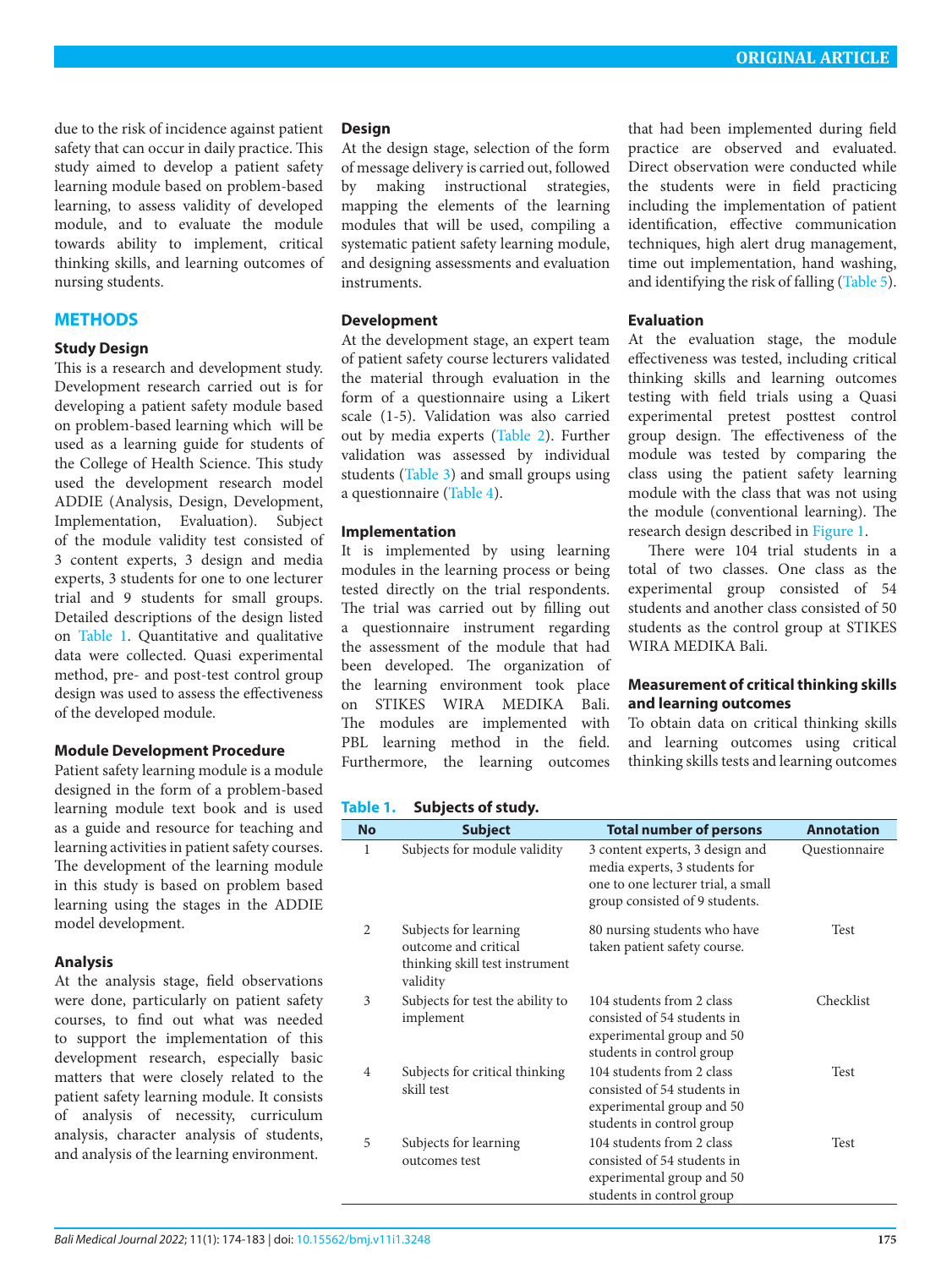| No           | <b>Evaluation Stage</b> | <b>Aspect of Information (Indicator)</b>          |     | <b>Item Number</b>                                               |
|--------------|-------------------------|---------------------------------------------------|-----|------------------------------------------------------------------|
| $\mathbf{1}$ | One to One Expert       |                                                   |     |                                                                  |
|              |                         | Content (material) compatibility with general and | 1.  | Material feasibility                                             |
|              |                         | specific instructional objectives                 | 2.  | Material depth and extent                                        |
|              |                         |                                                   | 3.  | Learning material completeness                                   |
|              |                         | Material completeness                             | 4.  | Sequence of presentation                                         |
|              |                         |                                                   | 5.  | Exactness of general instructional objectives                    |
|              |                         |                                                   | 6.  | Exactness of specific instructional objectives                   |
|              |                         |                                                   | 7.  | Exactness of concepts, definitions and facts                     |
|              |                         |                                                   | 8.  | Exactness and consistency of symbols and terms                   |
|              |                         | <b>Material Exactness</b>                         | 9.  | Exactness of test or evaluation questions                        |
|              |                         |                                                   | 10. | Evaluation contains feedback/reinforcement                       |
|              |                         |                                                   | 11. | Reference accuracy                                               |
|              |                         |                                                   |     | Compatibility of material with the development<br>of informatics |
|              |                         | Material recency                                  | 13. | Examples, figures and illustrations recency                      |
|              |                         |                                                   | 14. | Reference recency                                                |
|              |                         | Suitability with students' life                   | 15. | Development and ability of students of health<br>science college |
|              |                         |                                                   | 16. | Conditions and situations of social environment                  |
|              | Content (Material)      | Sensitivity to faculty and university values      | 17. | Sensitivity to college values                                    |
|              | Experts                 |                                                   | 18. | Encourage curiosity (stimulus)                                   |
|              |                         |                                                   |     | 19. Encourage creativity                                         |
|              |                         |                                                   | 20. | Improve life skills                                              |
|              |                         |                                                   | 21. | Satisfaction with provided material                              |
|              |                         | Interactivities (stimulus and response)           | 22. | Legibility                                                       |
|              |                         |                                                   | 23. | Clarity of information                                           |
|              |                         |                                                   | 24. | Conformity to Indonesian Language Rules                          |
|              |                         |                                                   | 25. | Effective and efficient language use                             |
|              |                         |                                                   | 1.  | Font (type and size)                                             |
|              | Design / Media          |                                                   | 2.  | Layout                                                           |
|              | Experts                 | Graphics and functions of learning modules        |     | Illustration, graphic, figure and photo                          |
|              |                         |                                                   | 4.  | Display design                                                   |

#### <span id="page-2-0"></span>**Table 2. Content expert, design and media expert test questionnaire.**

#### <span id="page-2-1"></span>**Table 3. One to one lecturer test questionnaire.**

| <b>No</b>      | <b>Questions</b>                                                                                           |
|----------------|------------------------------------------------------------------------------------------------------------|
|                | Is the explanation of the material easy to understand?                                                     |
| 2              | What do you do if you can not understand the material explanation and which part<br>do you find difficult? |
| 3              | Are the provided instructions and examples of questions easy to understand?                                |
| $\overline{4}$ | Are the given questions easy to work on?                                                                   |
| 5              | Does the whole material presented make you understand more?                                                |
| 6              | Can the module start the learning on time?                                                                 |
| 7              | Can the module end the learning on time?                                                                   |
| 8              | Do the facilities and infrastructure support the use of modules?                                           |
| 9              | Do all components of the learning module support the success of the learning process?                      |
|                |                                                                                                            |

tests. The number of items tested were the learning indicators to be achieved 40 items which already represented all in the learning process. Data that has been collected through trials on the subjects, then analyzed by using the item discrimination index, item difficulty index, and internal items consistency test.

The internal consistency of the items is assessed using the product moment correlation coefficient. Estimation criteria used is an item-total correlation index above 0.30 which is referred to a high degree of internal consistency of items, while a correlation index in range 0.10- 0.30 is recommended for revision.**[7](#page-9-6)** The reliability test in this study used the Cronbach Alpha formula.

Critical thinking skills are assessed using extended response multiple choice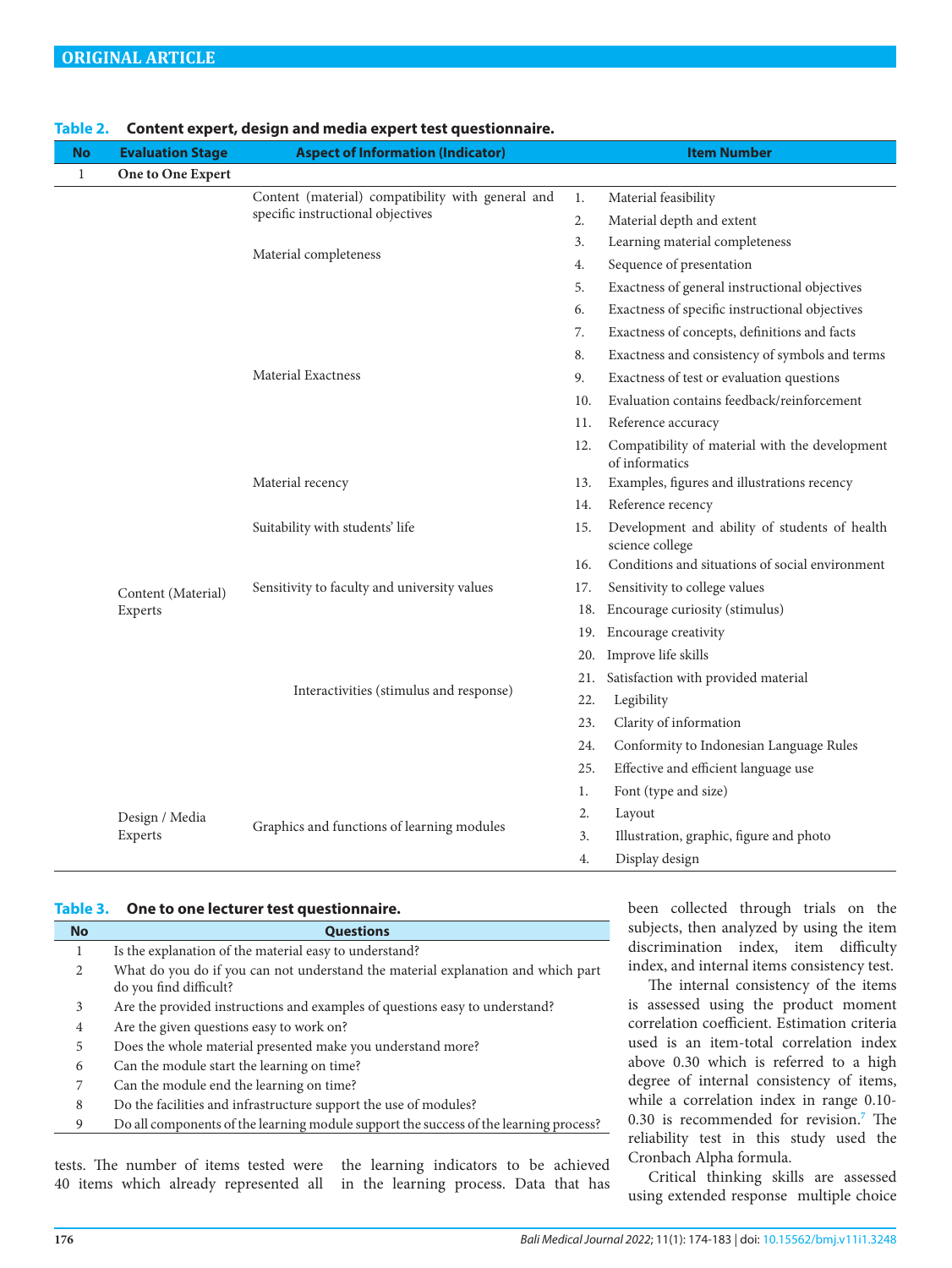<span id="page-3-0"></span>

| Table 4. | Small group trial test questionnaire in module design aspect. |  |
|----------|---------------------------------------------------------------|--|
|----------|---------------------------------------------------------------|--|

|                 |   | <b>Question items</b> | <b>Total</b> | <b>Score</b> |   |  |  |
|-----------------|---|-----------------------|--------------|--------------|---|--|--|
| <b>Subjects</b> | 1 | $\overline{2}$        | 3            | 4            | 5 |  |  |
| Student 1       |   |                       |              |              |   |  |  |
| Student 2       |   |                       |              |              |   |  |  |
| Student 3       |   |                       |              |              |   |  |  |
| Student 4       |   |                       |              |              |   |  |  |
| Student 5       |   |                       |              |              |   |  |  |
| Student 6       |   |                       |              |              |   |  |  |
| Student 7       |   |                       |              |              |   |  |  |
| Student 8       |   |                       |              |              |   |  |  |
| Student 9       |   |                       |              |              |   |  |  |
|                 |   | Mean and Total Score  |              |              |   |  |  |

**Note :**

1. The material presented in module is clear and interesting

2. The illustrations that are presented make me understand more

3. The test instructions given are clear and easy to understand

4. Examples of questions given in learning module is easy

5. Exercises in learning module are easy to do

<span id="page-3-1"></span>

| Table 5. | Observation grids toward the ability to implement patient safety. |  |
|----------|-------------------------------------------------------------------|--|
|          |                                                                   |  |

|           | <b>Practice</b>                                               |            | <b>Observation</b> |  |
|-----------|---------------------------------------------------------------|------------|--------------------|--|
| <b>No</b> |                                                               | <b>Yes</b> | <b>No</b>          |  |
| 1         | Students are able to correctly identify patients              |            |                    |  |
| 2         | Students are able to perform effective communication with the |            |                    |  |
|           | SBAR (Situation, Background, Assessment, Recommendation)      |            |                    |  |
|           | technique                                                     |            |                    |  |
| 3         | Students are able to mention high alert drugs                 |            |                    |  |
| 4         | Students are able to mention concentrated electrolytes        |            |                    |  |
| 5         | Students are able to do time out                              |            |                    |  |
| 6         | Students are able to do site marking technique                |            |                    |  |
| 7         | Students are able to do hand washing steps                    |            |                    |  |
| 8         | Students are able to identify fall risk                       |            |                    |  |
|           |                                                               |            |                    |  |

<span id="page-3-2"></span>**Figure 1.** Field trial design

Note:

|                | $\ddot{\phantom{a}}$ | Experimental group                           |
|----------------|----------------------|----------------------------------------------|
| П              | $\ddot{\cdot}$       | Control group                                |
| O1             | $\ddot{\phantom{a}}$ | Experimental group pre test                  |
| X1             | $\ddot{\phantom{a}}$ | Implementation of PBL-based learning modules |
| O <sub>2</sub> | $\ddot{\phantom{a}}$ | PBL-based experimental group post test       |
| O <sub>3</sub> | $\ddot{\cdot}$       | Control group without PBL module pre test    |
| X <sub>2</sub> | $\ddot{\phantom{a}}$ | Learning without PBL module                  |
| O4             | $\ddot{\cdot}$       | Control group without PBL module post test   |

tests with score criteria in [Table 6](#page-4-0). To measure cognitive learning outcomes of students, detailed according to competency standards based on the curriculum referred to core competencies, basic competencies, subject matter, indicators, ability levels, and number of questions [\(Table 7\)](#page-4-1).

## **Data Analysis**

Data analysis of patient safety learning module design in the form of descriptive analysis. Data analysis of patient safety learning module characteristics is descriptive data. Validity of learning module data is analyzed using the Aitken validity test. Ability to implement learning modules is analyzed using quantitative descriptive data. Critical thinking ability is analyzed using T-test, normality and homogeneity of data was tested before analysis. Analysis of learning outcomes data using T-test which was previously tested for normality and homogeneity.

# **RESULT**

## **Design of Patient Safety Learning Module Based on Problem-Based Learning**

The design of the patient safety learning module based on problem-based learning in the form of a book has been developed in the form of a learning module book. Module material consists of 5 learning material activities, such as; Learning activity 1: Patient safety standards, each activity contains student worksheets related to patient safety standards, patient safety standard materials, summary, formative test 1. Learning activity 2: Patient safety goals, each activity contains student worksheets related to patient safety goals, patient safety target materials, summary, formative test 2. Learning activities 3: Patient safety steps, student worksheets related to patient safety measures, patient safety measures material, summary, formative test 3. Learning activities 4: Recording and reporting, student worksheets related to recording and reporting, recording and reporting materials, summary, formative test 4. Learning activities 5: Coaching and supervision and evaluation, student worksheets related to coaching and supervision as well as evaluation, coaching and monitoring materials as well as evaluation, summary, formative test 5.

## **Characteristics of Patient Safety Learning Module based on Problem-Based Learning**

A learning module for nursing students was developed and combined with a problem-based learning strategy. Students will be given various problems that often occur in real practice areas in hospitals and tasks in the form of challenging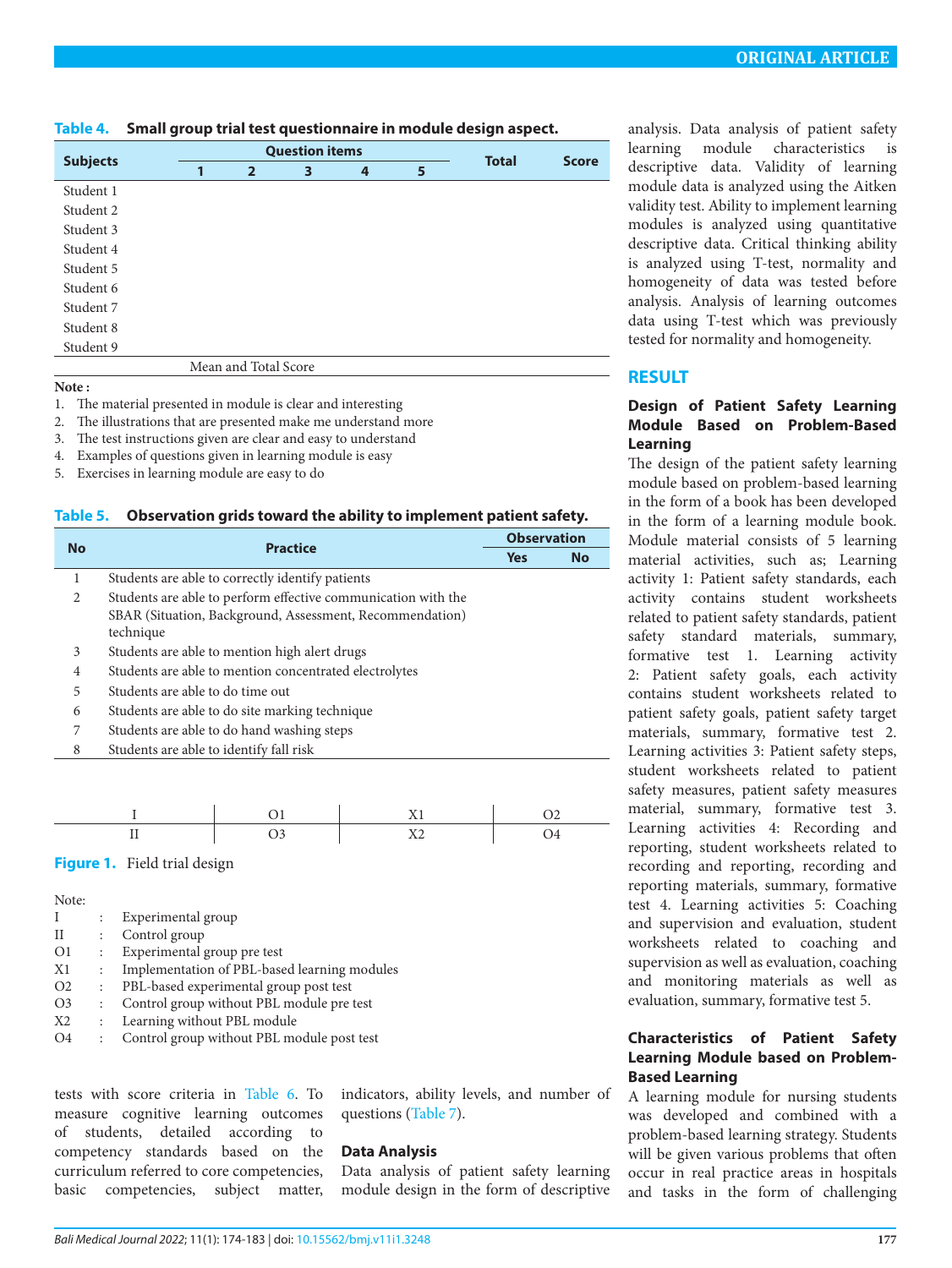and impressive activities on students so that it has a positive influence on the understanding and critical thinking skills in the learning process [\(Table 8\)](#page-5-0).

## **Validity of Patient Safety Learning Module based on Problem-Based Learning**

Content validation was performed by a team of experts through formative evaluation after compiling the learning module. The module design validation has been made through expert considerations to obtain data about the results of the learning module. Content validation by

media experts and design experts used the Aitken test. The results are described in [Table 9](#page-5-1). The test results of media and design experts are in the valid category since the validity value is 0.95 with a 'very valid category'. Thus, it can be stated that the instrument tested based on the media and design test is in the 'very valid category'.

The test results of the content expert can be observed in [Table 10.](#page-6-0) It was obtained with an average content validity of 0.98. These results indicate that the developed media has very high validity.

<span id="page-4-0"></span>**Table 6. Critical thinking skills score criteria.**

| <b>Criteria</b>                                                               | <b>Score</b> |
|-------------------------------------------------------------------------------|--------------|
| Did not answered or did not give any solution                                 |              |
| Answered, but was wrong or not according to the concept                       |              |
| Answered correctly, but did not give reason and calculation                   |              |
| Answered correctly, gave reason and calculation, but there were some mistakes | 3            |
| Answered correctly with correct and complete reason and calculation           |              |

The results of one to one learner interviews showed that the learning modules developed were easy to understand, effective and efficient, timely learning and very accommodating, especially during the pandemic. However, some parts were felt to be quite hard for students, especially in sorting incidents based on type and grading. Revisions were conducted in the section on selecting incidents based on the type and grading with the results of the learning modules being developed being easy to understand, timely learning and no module sections being felt quite hard for students.

Subsequent trials were performed in small groups. The test from the module content aspect obtained the average score of the small group test results, which was 0.94, in the 'good' range ([Figure 2\)](#page-6-1). Meanwhile, based on the module design aspect, the average score was 0.96, also in the 'good' range ([Figure 3\)](#page-7-0).

#### <span id="page-4-1"></span>**Tabel 7. Learning outcome test.**

| <b>Basic Competencies</b> |                            |                | <b>Indicators</b>                                                                                  | <b>Number of</b><br>questions |
|---------------------------|----------------------------|----------------|----------------------------------------------------------------------------------------------------|-------------------------------|
| 1.                        | Identify patient safety    | a.             | Describe the definition of patient safety                                                          |                               |
|                           | standard                   | b.             | Describe 7 standards of patient safety                                                             |                               |
|                           |                            | c.             | Explain rights and responsibilities of patients                                                    |                               |
|                           |                            | d.             | Explain methods of performance improvement in patient safety evaluation                            | 10                            |
|                           |                            | e.             | Explain the role of leadership in patient safety programs                                          |                               |
|                           |                            | f.             | Describe communication as key to patient safety                                                    |                               |
| 2.                        | Identify patient safety    | a.             | Mention 7 steps of patient safety                                                                  |                               |
|                           | steps                      | b.             | Mention ways to build awareness of patient safety values                                           |                               |
|                           |                            | c.             | Able to integrate risk activities                                                                  |                               |
|                           |                            | d.             | Compile reporting system                                                                           | 7                             |
|                           |                            | e.             | Communication with patients                                                                        |                               |
|                           |                            | f.             | Understand the learning concept and sharing experiences                                            |                               |
|                           |                            | g.             | Understand harm prevention through patient safety implementation                                   |                               |
|                           | 3. Identify patient safety | a.             | Understand the improvement of patient identification accuracy                                      |                               |
|                           | goals                      | b.             | Understand the improvement of effective communication                                              |                               |
|                           |                            | c.             | Understand the improvement of drug safety                                                          |                               |
|                           |                            | d.             | Understand the certainty of the right location, the right procedure, and right patient             | 11                            |
|                           |                            |                | for surgery                                                                                        |                               |
|                           |                            | e.             | Understand about health care-related infection risk reduction                                      |                               |
|                           |                            | f.             | Explain fall risk reduction                                                                        |                               |
|                           | 4. Identify patient safety | a.             | Describe the definition of patient safety incident                                                 |                               |
|                           | incident, analysis and     | b.             | Mention 5 kinds of patient safety incident                                                         | 8                             |
|                           | solution                   | c.             | Analyze the aims and benefits of incident reports based on examples of patient safety<br>incidents |                               |
| 5.                        | Identify coaching,         | a.             | Understand the implementation of coaching                                                          |                               |
|                           | monitoring and             | $\mathbf{b}$ . | Understand the monitoring and evaluation of patient safety activities                              | 4                             |
|                           | solutions                  | c.             | Understand the role and function of patient safety committee                                       |                               |
|                           |                            |                | <b>Total</b>                                                                                       | 40                            |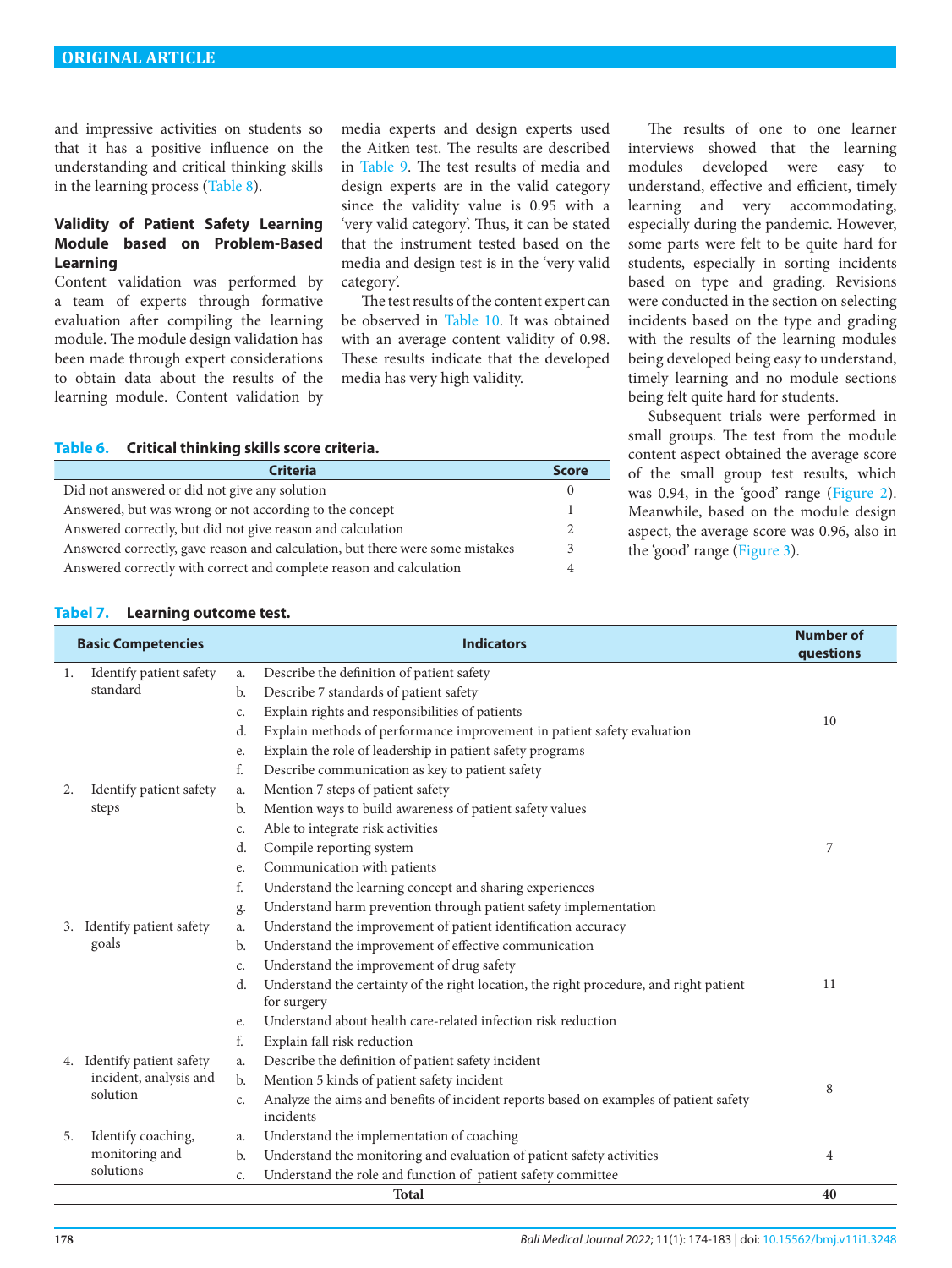#### **Ability to Implement Patient Safety**

At the implementation stage, observations were performed on the patient safety conduction in the field when students were practicing clinically. The observed students were 104 consisting of 54 for the experimental group and 50 for the control group. The average result of the ability to implement in the treatment group was 81.8, while the mean control group was 68.4 [\(Table 11\)](#page-7-1).

#### **Critical Thinking Skills**

The module effectiveness was tested by comparing students' critical thinking skills between classes using patient safety learning modules based on problembased learning and without modules (conventional learning). The effectiveness of the implementation of the PBL-based learning module with the average pretest score in the treatment group was 55.4, while the control group obtained an average of 62.6. The average post-test score in the treatment group was 82.8, while the

<span id="page-5-0"></span>**Table 8. Application of Learning Module based on PBL.**

control group got an average of 68. The N-Gain results in the treatment group showed 0.59 in the 'medium effectiveness' category, while the control group obtained 0.06 in the 'low' category ([Table 12\)](#page-7-2).

#### **Learning Ability Outcomes**

The average learning outcomes with the average pretest score in the treatment group were 55.4, while the control group obtained 62.6. The post-test learning outcomes in the treatment group was 87.4, while the control group got 84.03. The N Gain value was acquired in the experimental group with a mean of 0.69, while in the control group, it was 0.51 [\(Table 13](#page-7-3)).

The results of the analysis test showed differences in the ability to implement learning using problem-based learning modules and skills without using problem-based learning modules with t value = 7.411 and p-value =  $0.0001$  (p < 0.05). In addition, there are differences in the pre-test results of critical thinking

skills between learning using problembased learning modules and without using problem-based learning modules with t = 3.078 and  $p = 0.003$  ( $p < 0.05$ ). The results of the post-test of critical thinking skills between learning using a problem-based learning module and without using a problem-based learning module are also different with the value of  $t = 7.813$  and p  $= 0.0001$  ( $p < 0.05$ ) [\(Table 14\)](#page-8-0).

From the aspect of learning outcomes, the pre-test between learning using problem-based learning modules and without using problem-based learning modules with t value = 3.078 and p-value  $= 0.003$  ( $p < 0.05$ ). There is a difference in learning outcomes between learning using a problem-based learning module and without using a problem-based learning module with a value of  $t = 4.682$  and  $p =$ 0.0001 ( $p < 0.05$ ) [\(Table 14](#page-8-0)).

## **DISCUSSION**

The learning process cannot be separated from the use of learning media. Lecturers

| <b>Learning Module Activities based on</b><br><b>PBL</b> | <b>Syntax</b>                                                                             |
|----------------------------------------------------------|-------------------------------------------------------------------------------------------|
| Pre-learning activities                                  | 1. Lecturer prepares syllabus                                                             |
|                                                          | Lecturer prepares real cases that are given to students before learning begins            |
|                                                          | Lecturer prepares PBL – based learning modules<br>3.                                      |
|                                                          | Lecturer prepares learning schedules according to the syllabus. (Zoom Link)               |
|                                                          | Lecturer divides the students into several groups<br>5.                                   |
|                                                          | Students take the Pretest<br>6.                                                           |
| Learning Core Activities                                 | For Experimental Groups:                                                                  |
|                                                          | 1. Lecturer explains PBL learning techniques                                              |
|                                                          | Lecturer distributes cases to each group that has been divided                            |
|                                                          | 3. Students study the cases and prepare materials and look for reference sources from the |
|                                                          | modules that have been prepared.                                                          |
|                                                          | Lecturer and students communicate about the material                                      |
|                                                          | Students take part in online learning activities with their respective groups<br>5.       |
|                                                          | Students reflect on their PBL learning outcomes and attend the zoom room<br>6.            |
|                                                          | Students take part in filling out the exercises in the module book                        |
| End of learning activities                               | Lecturer concludes the learning process                                                   |
|                                                          | Students take the post test                                                               |

### <span id="page-5-1"></span>**Table 9. Media and design expert rater test results.**

| <b>No</b> | <b>Expert 1</b> | <b>Expert 2</b> | <b>Expert 3</b> | $\mathsf{s}$ 1 | s <sub>2</sub> | s3 | $\Sigma$ s |      |
|-----------|-----------------|-----------------|-----------------|----------------|----------------|----|------------|------|
|           |                 |                 |                 |                |                | 4  | 12         |      |
| ▵         |                 |                 | 4               | 4              | 4              |    | 11         | 0.91 |
|           |                 | 4               |                 | 4              |                | 4  | 11         | 0.91 |
| 4         |                 |                 | 'n.             | $\overline{4}$ | 4              | 4  | 12         |      |
| Mean      |                 |                 |                 |                |                |    |            | 0.95 |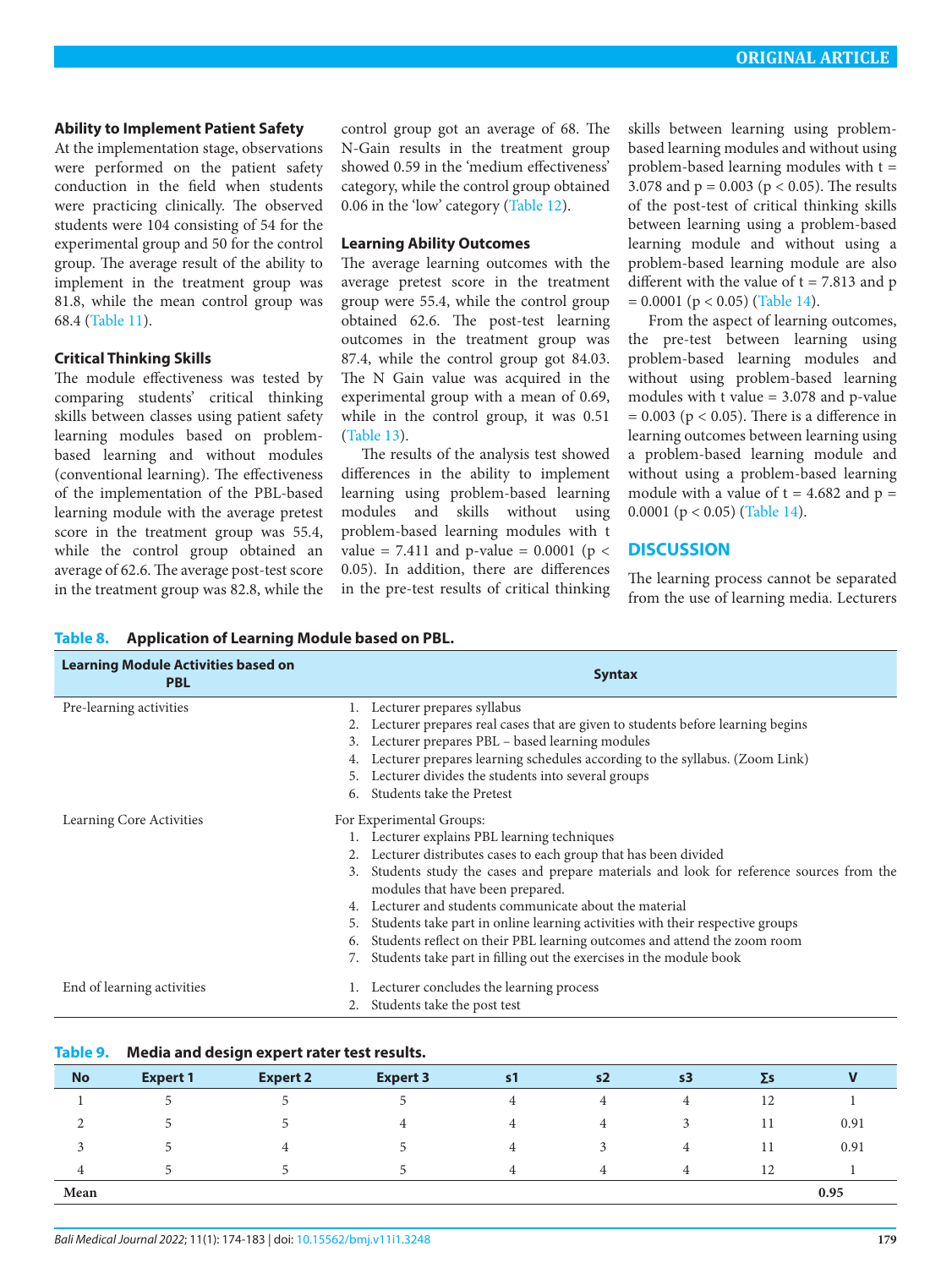### <span id="page-6-0"></span>**Table 10. Content expert test results.**

| No             | <b>Expert 1</b> | <b>Expert 2</b> | <b>Expert 3</b> | S <sub>1</sub> | S <sub>2</sub>      | S <sub>3</sub> | $\Sigma$ s | $\mathbf{V}$ |
|----------------|-----------------|-----------------|-----------------|----------------|---------------------|----------------|------------|--------------|
| $\mathbf{1}$   | 5               | 5               | 5               | $\overline{4}$ | $\overline{4}$      | $\overline{4}$ | $12\,$     | $\mathbf{1}$ |
| $\overline{2}$ | $\overline{5}$  | 5               | 5               | $\overline{4}$ | $\overline{4}$      | $\overline{4}$ | $12\,$     | $\mathbf{1}$ |
| $\mathfrak{Z}$ | $\overline{5}$  | 5               | $\overline{4}$  | $\overline{4}$ | $\overline{4}$      | $\mathfrak{Z}$ | $11\,$     | 0.92         |
| $\overline{4}$ | $\overline{5}$  | 5               | 5               | $\overline{4}$ | $\overline{4}$      | $\overline{4}$ | 12         | $\mathbf{1}$ |
| 5              | 5               | 4               | 5               | $\overline{4}$ | 3                   | $\overline{4}$ | 11         | 0.92         |
| 6              | $\overline{5}$  | 5               | 5               | $\overline{4}$ | $\overline{4}$      | $\overline{4}$ | $12\,$     | $\,1$        |
| 7              | $\overline{5}$  | 5               | 5               | $\overline{4}$ | $\overline{4}$      | $\overline{4}$ | $12\,$     | $\mathbf{1}$ |
| 8              | $\sqrt{5}$      | 5               | 5               | $\overline{4}$ | $\overline{4}$      | $\overline{4}$ | 12         | $\mathbf{1}$ |
| $\overline{9}$ | 5               | 5               | 5               | $\overline{4}$ | $\overline{4}$      | $\overline{4}$ | $12\,$     | $\mathbf{1}$ |
| $10\,$         | 5               | 5               | 5               | $\overline{4}$ | $\overline{4}$      | $\overline{4}$ | $12\,$     | $\mathbf{1}$ |
| $11\,$         | 5               | 5               | 5               | $\overline{4}$ | $\overline{4}$      | $\overline{4}$ | $12\,$     | $\mathbf{1}$ |
| 12             | 5               | 5               | 5               | $\overline{4}$ | 4                   | $\overline{4}$ | $12\,$     | $\mathbf{1}$ |
| 13             | 5               | $\overline{4}$  | 5               | $\overline{4}$ | 3                   | $\overline{4}$ | 11         | 0.92         |
| $14\,$         | $\overline{4}$  | 4               | 5               | $\mathfrak{Z}$ | $\mathfrak{Z}$      | $\overline{4}$ | $10\,$     | 0.83         |
| 15             | 5               | 5               | 5               | $\overline{4}$ | $\overline{4}$      | $\overline{4}$ | 12         | $\mathbf{1}$ |
| 16             | $\mathbf 5$     | 5               | 5               | $\overline{4}$ | $\overline{4}$      | $\overline{4}$ | $12\,$     | $\mathbf{1}$ |
| $17\,$         | 5               | 5               | 5               | $\overline{4}$ | $\overline{4}$      | $\overline{4}$ | $12\,$     | $\mathbf{1}$ |
| 18             | $\mathbf 5$     | 5               | 5               | $\overline{4}$ | 4                   | $\overline{4}$ | 12         | $\mathbf{1}$ |
| 19             | $\sqrt{5}$      | 5               | 5               | $\overline{4}$ | $\overline{4}$      | $\overline{4}$ | 12         | $\mathbf{1}$ |
| $20\,$         | 5               | 5               | 5               | $\overline{4}$ | 4                   | $\overline{4}$ | $12\,$     | $\mathbf{1}$ |
| 21             | $\mathbf 5$     | 5               | 5               | $\overline{4}$ | $\overline{4}$      | $\overline{4}$ | 12         | $\mathbf{1}$ |
| $22\,$         | $\overline{5}$  | 5               | 5               | $\overline{4}$ | $\overline{4}$      | $\overline{4}$ | $12\,$     | $\mathbf{1}$ |
| $23\,$         | $\sqrt{5}$      | 5               | 5               | $\overline{4}$ | $\overline{4}$      | $\overline{4}$ | 12         | $\mathbf{1}$ |
| $24\,$         | 5               | 5               | 4               | $\overline{4}$ | $\overline{4}$      | $\mathfrak{Z}$ | $11\,$     | 0.92         |
| 25             | $\overline{5}$  | 5               | 5               | $\,4$          | $\overline{4}$      | $\overline{4}$ | $12\,$     | $1\,$        |
| 26             | 5               | 5               | 5               | $\overline{4}$ | $\overline{4}$      | $\overline{4}$ | 12         | $\mathbf{1}$ |
| ${\bf Mean}$   |                 |                 |                 |                | $\boldsymbol{0.98}$ |                |            |              |



<span id="page-6-1"></span>

need to be creative in creating ideas to support the learning process that can make students able to achieve the expected learning goals. The research and development phase of learning media can be analyzed from a series of lecturers' tasks in performing their main tasks, starting from designing, implementing to evaluating the learning process.**[8](#page-9-7)**

The ADDIE model (Analysis, Design, Development, Implementation, Evaluation) is a product development paradigm applied to design learning by preparing a learning environment. It can facilitate complex learning by involving the learning environment optimally by responding to many situations, interactions in context, and interactions between contexts.**[9](#page-9-8)** The ADDIE model was developed by Dick and Carry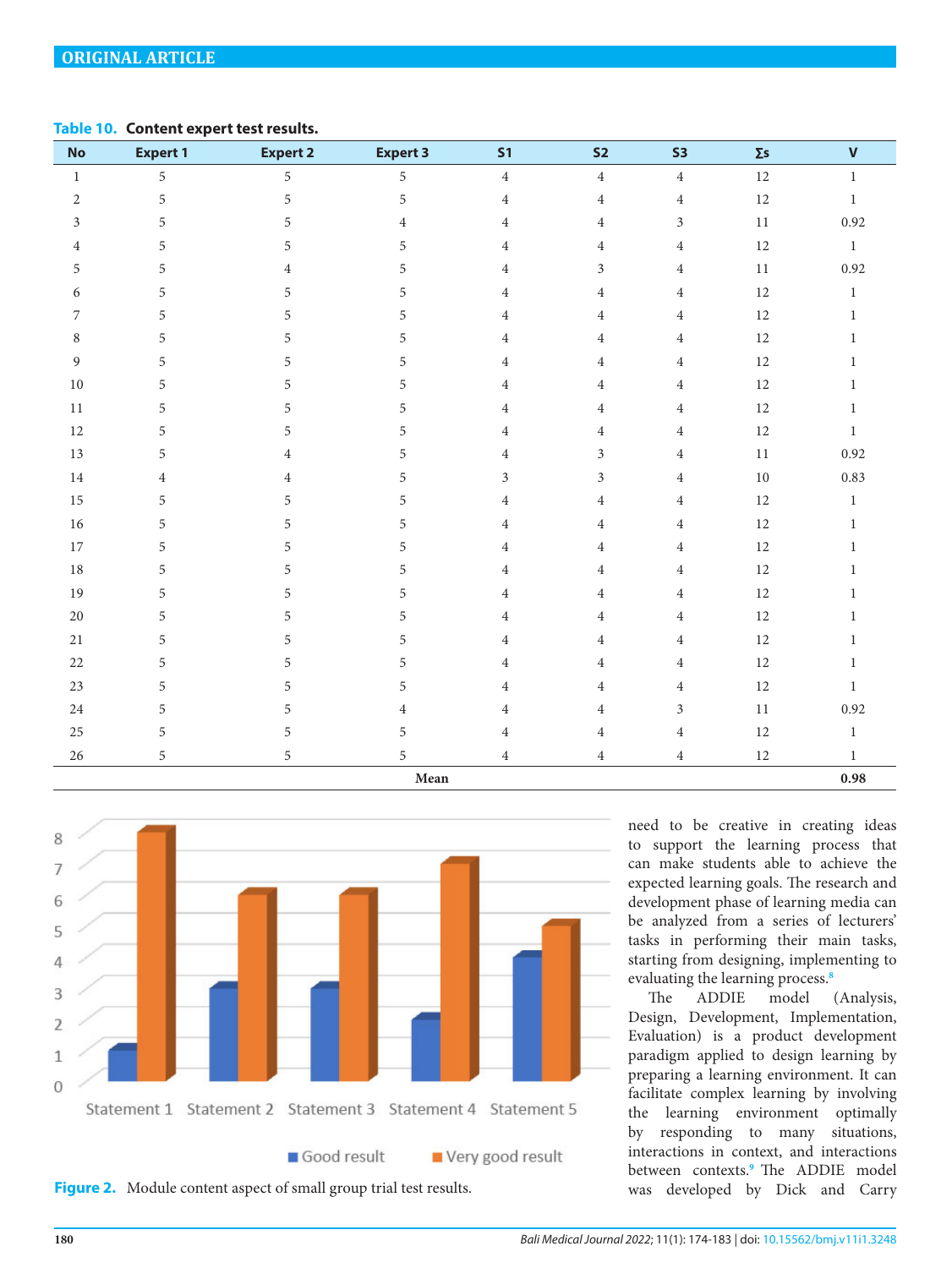(1996). ADDIE is also often used in the research and development of teaching materials such as modules, worksheets and textbooks. Not limited to that, researchers can use this model to develop other products because the core of the product development procedure is already represented here.**[10](#page-9-9)[-12](#page-9-10)**

The learning modules produced in this study are problem-based learning. Problem-based learning is performed through stages by bringing up real problems in practical fields and then discussing them in online classes. Modules are learning tools in written/ printed form that are systematically arranged. It contains learning materials, methods, learning objectives based on basic competencies or indicators of competency achievement, instructions for self-instructional activities, and provide opportunities for students to test themselves through practice; all presented in the module. Thus, the module functions as an independent learning tool so that students can learn at their own pace.

The Problem-Based Learning module or PBL module is a problem-oriented



<span id="page-7-0"></span>**Figure 3.** Module design aspect of small group trial test result.

module developed as a starting point for learning. The PBL module presents authentic problems that are directly related to everyday life. The problems presented can be in the form of theoretical or practical cases based on laboratory work. It can develop thinking skills (mindson activity) because students search for, process and conclude themselves on the problems studied.**[13](#page-9-11)** The basic principle in PBL is that there are problems, questions, or puzzles that make students want to solve them. Learning using PBL is proven to have a positive impact on independence, motivation, interest and strengthening of student concepts in learning.

The module characteristics of the patient safety learning based on problem-based learning for nursing students are modules that are accompanied by real problems and cases in the practice field so that they can provide an overview of what is actually faced during the implementation of patient safety efforts. The patient safety learning module based on problem-based learning for nursing students was developed following theoretical studies and hospital accreditation standards (SNARS) as the basis for developing this learning module. Based on the results of observations, it can be observed that nursing students do not experience significant obstacles during learning. Characteristics of the patient safety learning module based on problembased learning for nursing students

#### <span id="page-7-1"></span>**Table 11. Observation results of the ability to implement between the experimental group and the control group.**

|                                                    | <b>Learning with PBL-based Patient</b> | <b>Learning without PBL-based Patient</b> |  |  |
|----------------------------------------------------|----------------------------------------|-------------------------------------------|--|--|
| <b>Variable</b>                                    | <b>Safety Module</b>                   | <b>Safety Module</b>                      |  |  |
| Ability to implement patient safety, mean $\pm$ SD | $81.8 \pm 9$                           | $68.4 \pm 9.3$                            |  |  |

### <span id="page-7-2"></span>**Table 12. Comparison of N gain critical thinking skills between experiment class and control class.**

| <b>Variable</b>                                     | <b>Learning with PBL-based Patient Safety</b><br><b>Module</b> | <b>Learning without PBL-based Patient</b><br><b>Safety Module</b> |  |
|-----------------------------------------------------|----------------------------------------------------------------|-------------------------------------------------------------------|--|
| Critical thinking skills (pre-test), mean $\pm$ SD  | $55.4 \pm 11.4$                                                | $62.6 \pm 12.2$                                                   |  |
| Critical thinking skills (post-test), mean $\pm$ SD | $82.8 \pm 9.6$                                                 | $68 \pm 9.6$                                                      |  |
| N Gain                                              | 0.59                                                           | 0.06                                                              |  |

## <span id="page-7-3"></span>**Table 13. Comparison of N gain learning result between the experimental group and the control group.**

| <b>Variables</b>                          | <b>Learning with PBL-based Patient</b><br><b>Safety Module</b> | <b>Learning without PBL-based Patient</b><br><b>Safety Module</b> |  |
|-------------------------------------------|----------------------------------------------------------------|-------------------------------------------------------------------|--|
| Pre-test learning results, mean $\pm$ SD  | $55.4 \pm 11.4$                                                | $62.6 \pm 12.2$                                                   |  |
| Post-test learning results, mean $\pm$ SD | $87.4 \pm 2.2$                                                 | $84 \pm 4.8$                                                      |  |
| N gain                                    | 0.69                                                           | 0.51                                                              |  |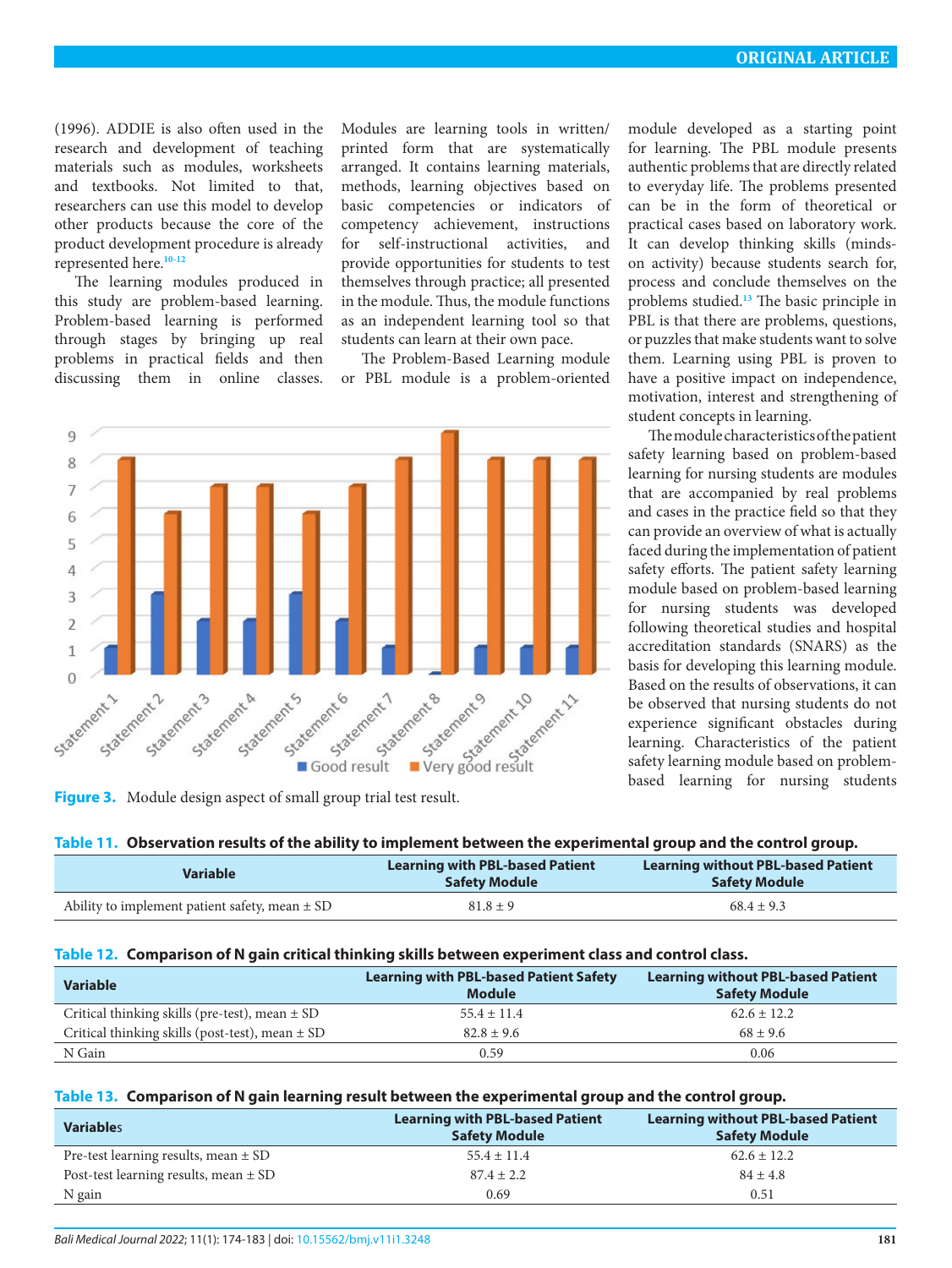<span id="page-8-0"></span>**Table 14. Hypothesis test results on critical thinking skills ability to implement patient safety and student learning outcomes.**

| <b>Variables</b>                                                  | <b>Learning with PBL-</b><br>based patient safety<br>module | <b>Learning without PBL-</b><br>based patient safety<br>module | t-value | p-value |
|-------------------------------------------------------------------|-------------------------------------------------------------|----------------------------------------------------------------|---------|---------|
| Implementation                                                    |                                                             |                                                                |         |         |
| Ability to implement patient safety (post-test),<br>mean $\pm$ SD | $81.8 \pm 9$                                                | $68.4 \pm 9.3$                                                 | 7.813   | 0.0001  |
| <b>Critical thinking</b>                                          |                                                             |                                                                |         |         |
| Critical thinking skill (pre-test), mean $\pm$ SD                 | $55.4 \pm 11.4$                                             | $62.6 \pm 12.2$                                                | 3.078   | 0.003   |
| Critical thinking skill (post-test), mean $\pm$ SD                | $82.8 \pm 9.6$                                              | $68 \pm 9.6$                                                   | 7.813   | 0.001   |
| <b>Learning outcomes</b>                                          |                                                             |                                                                |         |         |
| Learning outcomes<br>(pre-test), mean $\pm$ SD                    | $55.4 \pm 11.4$                                             | $62.6 \pm 12.2$                                                | 3.078   | 0.003   |
| Learning outcomes<br>$-post-test$ , mean $\pm$ SD                 | $87.4 \pm 2.2$                                              | $84 \pm 4.8$                                                   | 7.411   | 0.0001  |

direct students to solve real problems and followed by explanations in problemsolving. The existence of questions in the module trains students to understand a topic in patient safety learning.

The results of the media test and design experts obtained a validity value of 0.95 with a very high category. The content expert test in this study involved three experts from the scientific field of patient safety, namely the chairman of the quality and patient safety committee, chairman of the patient safety sub-committee and committee staff of patient safety with a doctoral education status. The results of the content expert test were obtained with an average content validity of 0.98. These results indicate that the developed media has very high validity. These results are used as a reference or outline for the next stage, namely the development stage. The results of these expert trials are input for revision so that a valid product will be obtained in the end. The results of this stage are in the form of a patient safety learning module. Products that have passed a series of expert trials are then analyzed and revised before proceeding to the next stage.

This study found differences in the ability to implement learning using a problem-based learning module and skills without using a problem-based learning module. The ability to implement this learning module is based on the results of observing patient safety practices, including patient identification, effective communication, drug precautions, correct surgical procedures, infection prevention

and fall risk prevention.

There are differences in the results of the pre-test of critical thinking skills between learning using a problem-based learning module and without using a problem-based learning-based learning module, as well as the post-test. The results of this study are consistent with Emiliasari's research which states that the problem-based learning process can develop critical thinking skills starting from problem finding, problem analysis and learning problems, discovery and reporting, solution presentation, reflection and overview, integration of evaluation by teachers. The role of the teacher in the PBL class is not actively involved, but the teacher acts to stimulate students and guide them as facilitators.**[14](#page-9-12)**

Life skills that need to be developed through the educational process are thinking skills. A person's ability to succeed in life is determined, among other things, by his thinking skills, especially to solve the life problems he faces.**[15](#page-9-13)** Critical thinking can be interpreted as a person's effort to check the truth of information using the availability of evidence, logic, and awareness of bias.**[16](#page-9-14)**

This study also found differences in learning outcomes between learning using problem-based learning modules and without using problem-based learning modules. The results of this study are consistent with Winarning's research which found that problem-based learning through lessons had been implemented well, including the completeness of learning tools and preparation of lesson

plans before teaching each teaching material. Based on the results of the implementation of lesson study with a problem-based learning model, it can be concluded that problem-based learning through learning can improve student learning outcomes.**[17](#page-9-15)** Factors that affect learning outcomes are internal factors, which are factors that exist within the individual who is studying and external factors, which are factors outside the individual.**[18](#page-9-16)**

This study also has implications for the world of nursing regarding the importance of a guideline in patient safety learning to provide valuable knowledge for students before performing in the field practice at the public health center or hospital. This module can provide valuable knowledge for nursing students when conducting clinical nursing practice in health care settings so that patient safety incidents can be reduced or prevented.

# **CONCLUSION**

Patient safety learning modules have been appropriate to be used as teaching materials for nursing students. This study has implications for patient safety courses for nursing students because it can improve critical thinking skills, implementation abilities and learning outcomes.

# **CONFLICT OF INTEREST**

There is no competing interest regarding the manuscript.